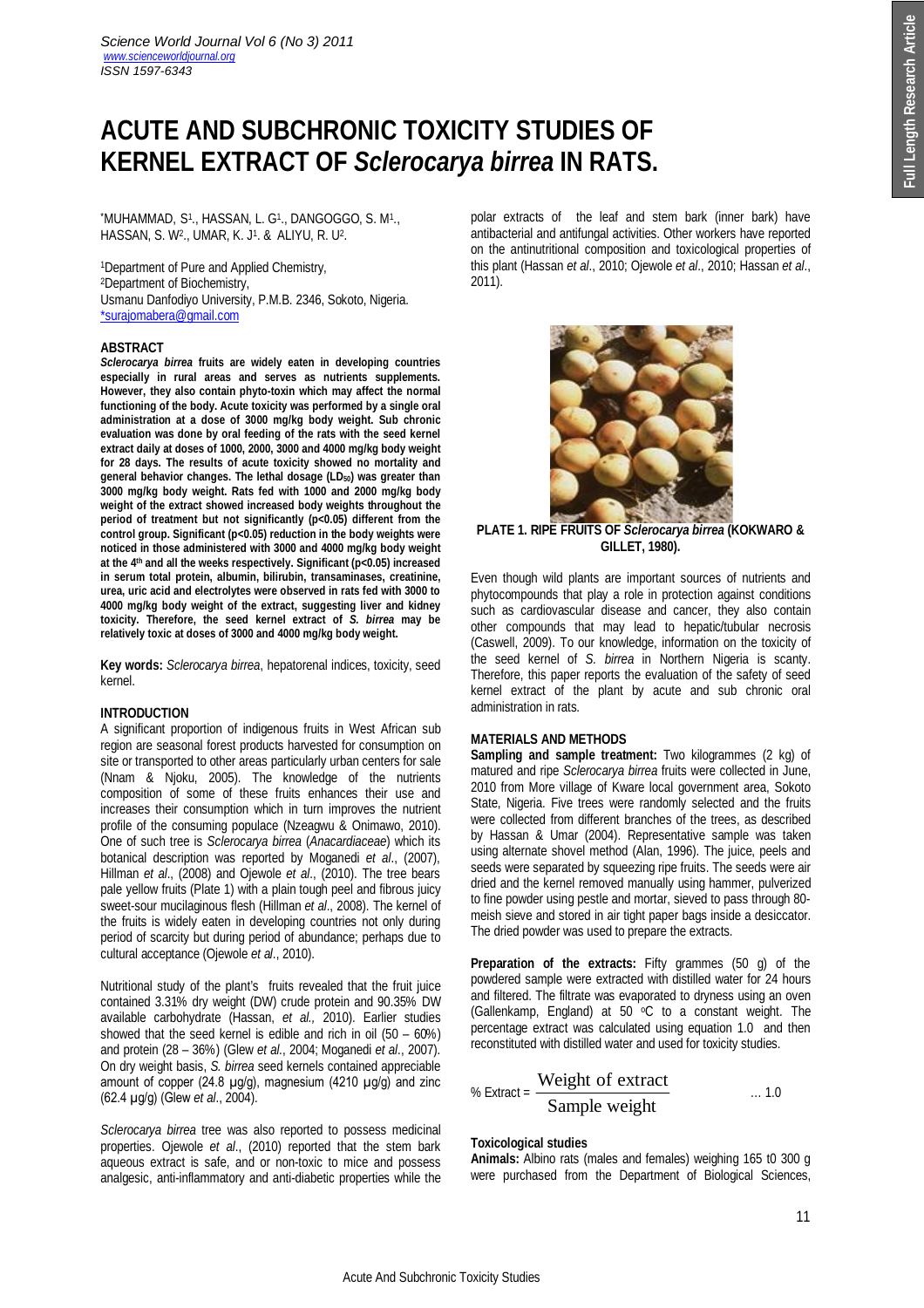*Science World Journal Vol 6 (No 3) 2011 www.scienceworldjournal.org ISSN 1597-6343*

Usmanu Danfodiyo University, Sokoto, Nigeria kept at the animal house of the department in a wire mesh cages fed with grower's feed and tap water *ad libitum* for two weeks to acclimatize before starting the experiment. Animal treatment and handling were done according to the standard ethical guidelines (Zimmerman, 1983; NIH Publication no. 18 - 23).

## **Administration of the extracts**

**Acute toxicity studies (Determination of LD50)**: A 1cm<sup>3</sup> aqueous extract of the sample (3000mg/kg body weight) was administered to 5 groups of one rat each (one after the other at a grace observation period of 24 hrs) in a single oral dose using a feeding needle. Another (control group) received distilled water. Observation for toxic symptoms was made and recorded systematically at 1, 2, 4 and 6 hrs after administration. Finally, the number of survivors was noted after 48hrs for each animal. The toxicological effect was assessed on the basis of mortality, which was expressed as LD<sub>50</sub> and calculated using the limit test dose, up and down procedure of Organization for Economic and Cultural Development (OECD, 2001).

**Sub-acute toxicity studies:** A total of thirty albino rats were divided into five groups of six each. The animals in groups 2, 3, 4 and 5 were orally administered with (1cm<sup>3</sup> of 1000, 2000, 3000 and 4000mg/kg body weight) of the extract once daily for 28 days respectively. Animals in group 1 served as the control group (i. e. 0.00mg/kg) and received only drinking water by the same route. The body weights of all the animals before and within 28 days (weekly) of treatment were recorded.

**Blood sample and Clinical chemistry**: The animals were sacrificed 24 hours after the last treatment after which blood samples were collected, allowed to clot and then centrifuged at 3000rpm for 10 minutes to obtain sera. The biochemical parameters, serum total protein (TP) and total albumin (TA) were determined by the method of Cheesbrough (1991). Total bilirubin (TB) was analyzed (Randox kit) using the method reported by Hassan *et al*., (2005). Serum alanine amino transferase (ALT) and aspatate amino transferase (AST) were done using Randox assay kit by standard method of Reitman & Frankel (1957). Alkaline phosphatase (ALP) was estimated by the Randox (colorimetric) method of Rec (1972). Serum electrolyte and creatinine (colorimetric with deproteinization) were performed by the methods of Henry (1974). Urea (diacetylmonoxime) was analyzed using method of Wybenga *et al*., (1971) and uric acid estimated by the method of Morin & Prox (1973).

#### **RESULTS**

*Acute Toxicity:* There was neither sign of toxity nor death of the experimental rats during the 48 hr of observation after oral administration of the aqueous extract from the fruits of *S. birrea* at a single dose of 3000 mg/kg. Further evaluation of toxicity carried out by observing body weight gain did not reveal significant difference (p>0.05) in 1000 and 2000mg/kg body weight extracts compared with their control group, but significant (p<0.05) reduction of the weights were noticed in rats administered with 3000 mg/kg body weight at 4th week when compared with the control group. For 4000 mg/kg body weight rats, significant (p<0.05) reduction of the weights were noticed from 1st to 4th week (Table 1).

**TABLE 1. WEIGHT OF RATS (G) AS AFFECTED BY DOSES OF** *Sclerocarya birrea* **KERNEL (EXTRACTS) AFTER FOUR WEEKS OF ADMINISTRATION.**

| Dose (mg/kg)     | Initial weight  | 1 <sup>st</sup> week | 2 <sup>nd</sup> week | 3rd week         | 4 <sup>th</sup> week |
|------------------|-----------------|----------------------|----------------------|------------------|----------------------|
| $0.00$ (control) | $166.82 + 1.48$ | $167.81 + 1.03$      | $167.91 + 1.77$      | $168.16 + 1.92$  | $168.97 + 1.06$      |
| 1000             | $193.28 + 0.93$ | 193 74+0 71          | $194.06 + 0.91$      | $195.00 + 0.67$  | $195.74 + 0.74$      |
| 2000             | $203.53 + 3.11$ | $204.02 + 3.44$      | $204.50 + 3.46$      | $205.32 + 2.87$  | $205.73 + 2.61$      |
| 3000             | 208 88+1 13     | $209.57 + 1.47$      | $209.80 + 1.33$      | $208.74 + 0.57$  | $208.43 + 0.51*$     |
| 4000             | $206.21 + 2.75$ | $206.04 + 2.60*$     | $205.93 + 2.56*$     | $205.66 + 2.51*$ | $205.29 + 2.61*$     |

Values are mean  $\pm$  standard deviation.

 $*$ = Significantly different from the control (P < 0.05) using one way analysis of variance.

**Subchronic toxicity:** As shown in Table 2, the rats treatment group with the extract at the dose of 3000 and 4000 mg/kg/day had the liver function indices (TB, ALP, AST and ALT**)** significantly (*p*<0.05) higher than the control while no significant difference (*p*>0.05) was observed at lower doses. It was also observed that TP and TA were significantly lower only for rats given upto 4000 mg/kg/day of the extract. For Kidney function indices (creatinine,

urea, uric acid, sodium and potassium) in rats administered with *S. birrea* kernel extracts,) no significant difference (*p*>0.05) was observed in the group administered with 1000 and 2000 mg/kg/day when compared to the control, while those administered with 3000 and 4000 mg/kg/day of the extract have significant (*p*<0.05) increase in the kidney function parameters (Table 3).

**TABLE 2. LIVER FUNCTION INDICES IN RATS ADMINISTERED WITH** *S. birrea* **KERNEL (EXTRACTS).**

| Dose    |                   |                |                 |                   |                  |                             |
|---------|-------------------|----------------|-----------------|-------------------|------------------|-----------------------------|
| (mg/Kg) | TP (g/dl)         | TA (g/dl)      | TB (q/dl)       | ALP (IU/L)        | AST (IU/L)       | ALT (IU/L)                  |
| 0.00    | $6.49 + 3.78$     | $4.53 + 0.47$  | $4.98 + 2.10$   | $106.63 + 1.94$   | $28.37 + 3.18$   | $10.28 + 3.21$              |
| 1000    | $6.35 + 1.00$     | $4.52 + 1.11$  | $5.16 + 2.14$   | $332.43 + 2.53$   | $32.30 + 2.41$   | $13.53 + 0.39$              |
| 2000    | $6.15 + 2.00$     | $4.11+0.33$    | $5.24 + 3.20$   | $403.54 + 2.42$   | $35.62 + 0.45$   | $21.85 + 1.84$              |
| 3000    | $5.58 + 1.60$     | $3.61 + 0.40$  | $5.86 + 1.8$    | $412.58 + 2.26*$  | $45.52+0.53*$    | $28.54 + 0.11$ <sup>*</sup> |
| 4000    | $5.31 \pm 1.00^*$ | $3.55 + 1.20*$ | $6.78 + 0.15^*$ | $422.28 + 2.39^*$ | $59.05 + 0.78$ * | $30.80 + 0.62^*$            |

Values are mean ± standard deviation.

 $*$ = Significantly different from the control (P < 0.05) using one way analysis of variance.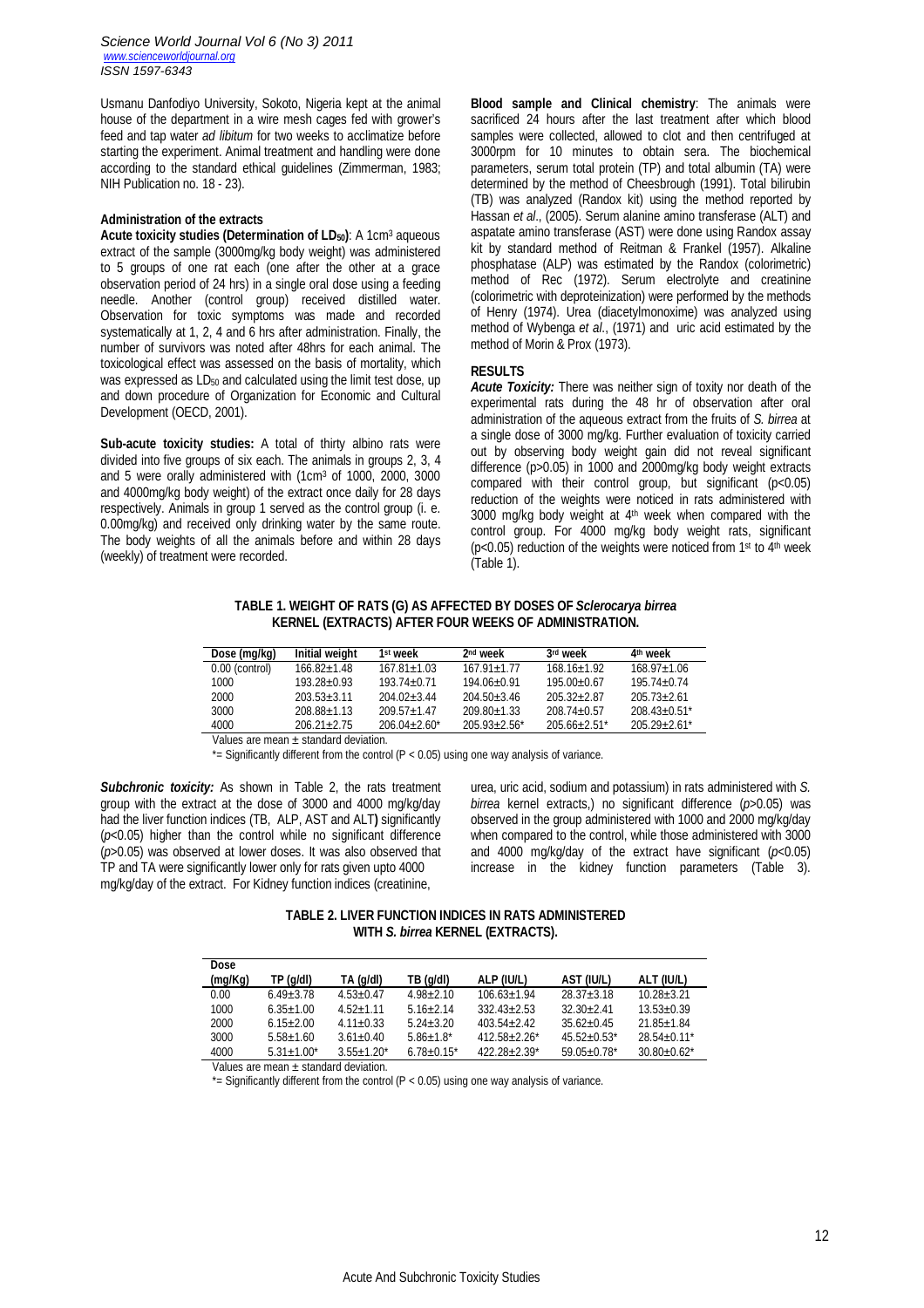| Dose (mg/kg)                        | <b>Creatinine</b><br>(mole/l) | Urea<br>(Mmole/I)  | Uric acid<br>(µmole/l) | Sodium<br>(ppm)  | Potassium<br>(ppm) |  |  |
|-------------------------------------|-------------------------------|--------------------|------------------------|------------------|--------------------|--|--|
| 0.00(Control)                       | $82.49 + 0.74$                | $9.86 + 1.80$      | $200.99 + 0.86$        | $32.07 + 0.25$   | $8.91 \pm 1.83$    |  |  |
| 1000                                | $85.19 + 0.89$                | $10.36 + 0.36$     | $204.29 + 0.73$        | $31.92 + 0.89$   | $9.41 + 0.51$      |  |  |
| 2000                                | $92.00 + 1.12$                | $11.56 + 0.43$     | $209.39 + 0.46$        | $31.01 \pm 1.04$ | $9.95 + 0.86$      |  |  |
| 3000                                | $96.31 + 0.76$ *              | $12.64 + 0.45^*$   | $212.79 + 0.81*$       | $28.76 + 0.16^*$ | $10.24 + 2.11*$    |  |  |
| 4000                                | $102.64 + 2.09*$              | $14.15 \pm 1.84$ * | $219.47 \pm 1.17$ *    | $27.11+0.10*$    | $10.89 \pm 1.71$ * |  |  |
| Loluce are mean. standard deviation |                               |                    |                        |                  |                    |  |  |

### **TABLE 3. KIDNEY FUNCTION INDICES IN RATS ADMINISTERED WITH** *S. birrea* **KERNEL (EXTRACTS).**

Values are mean  $\pm$  standard deviation.

 $*$ = Significantly different from the control (P < 0.05) using one way analysis of variance.

## **DISCUSSION**

The percentage yield: The percentage yield of the extract was 6.67g/100g of the kernel which is an indication that the kernel could contain some important nutritional or medicinal phytocompounds.

Acute toxicity (LD50): Acute toxicity test at 3000mg/kg body weight of the kernel extracts produced no mortality after 48 hrs of observation which indicates that the mean lethal dose (LD50) of the extract is greater than 3000mg/kg body weight. Generally, acute toxicity did not produce any grossly negative behavioural changes such as excitement, restlessness, convulsions or coma in the rats, instead reduced reaction to noise was observed suggesting that, the extract may have depressant effect on the central nervous system (Hassan et al., 2005).

Sub-acute toxicity: The result of liver function indices was presented in Table 2. There was a significant (p<0.05) decrease in the serum total protein and albumin of the rats administered dose of 4000mg/kg body weight. Albumin is synthesized by the liver and as such, it represents a major synthetic protein and is a marker of the ability of the liver to synthesize proteins (Johnston, 1999). The decrease in the serum total protein and albumin indicates that the synthetic function of the liver has been affected though malnutrition can cause decrease in albumin (hypo albuminemia) without associated liver disease. A significant (p<0.05) decrease in the serum proteins and albumin clearly shows that the extract may inhibits protein synthesis in the rats although the values are still within the normal range (5.6 to 7.6 g/dl) as reported by The Rat Fan Club (2010).

Bilirubin is a major break down product of haemoglobin (Oboh. 2005). The water solubility of bilirubin allows the bilirubin to be excreted in the bile; the bile is then used to digest food. As the liver becomes irritated, the total bilirubin may rise. As presented in Table 2, there was a significant (p<0.05) increase in the total bilirubin in the serum of rats fed with 3000 and 4000mg/kg body weight which is an indication that the extract interfere with the metabolism of bilirubin in the liver (Oboh, 2005).

ALP is a marker enzyme for the plasma membrane and endoplasmic reticulum (Wright & Plummer, 1974). The significant (p<0.05) increase in the serum ALP could be due to renal or intestinal damage, biliary track damage and inflammation (Oboh, 2005).The increase could be attributed to enzyme activation by the phytochemical constituents of the kernel.

The ALT and AST are liver specific enzyme markers of necrotic injury and cholestasis (Speech & Liehr, 1983). The significant increase could be due to damage to the hepatic cell or heart attack (Hearly *et al.,* 1995) and may have been induced by some phytocompounds of the kernel extract.

Serum urea, uric acid, creatinine and electrolytes are markers of damage to renal function (Harold *et al.,* 1980). The significant (p<0.05) decrease in sodium and increase in potassium in the

group treated with 3000 and 4000mg/kg body weight are also signs of renal failure (Hassan et al., 2005). The changes in biochemical indices of renal function may have been induced by the phytochemical constituents of the kernel extract.

**Conclusion:** The results revealed that the seed kernel extract may have effect on liver and kidney functions at high doses and should be used cautiously. The mechanism (s) of toxicity of the extract is still being investigated.

#### **REFERENCES**

Alan, W. (1996). *Soil and the environment: An introduction,* Cambridge University press.

Caswell, H. (2009). *The role of fruit juice in the diet. An over view.* British Nutrition Foundation. High Holborn House, London, UK, pp 40-45.

Cheesbrough, M. (1991). *Medical laboratory manual for tropical countries.* Vol. 11. 2nd edition, ELSB. Cambridge. 508-511pp.

Glew, R. S., VanderJagt, D. J., Huang, Y. S. & Chuang, L. T. (2004). Nutritional analysis of the edible pit of *Sclerocarya birrea* in the Republic of *Niger. Journal of Food Composition and Analysis.17*: 99-111.

Harold, V., Alan, H. G. & Maurice, B. (1980). *Practical Clinical Biochemistry.* William Heinemann, London. Pp 10-15.

Hassan, L. G. & Umar, K. J. (2004). Proximate and mineral composition of seeds and pulp of African locust bean (*Parkia biglobosa* L.). *Nigerian Journal of Basic and Applied Sciences. 13:*15-27.

Hassan, S. W., Umar, R. A., Ebbo, A. A. & Matazu. I. K. (2005). Phytochemical, Antibacterial, and Toxicity study of *Parkinsonia aculeate* L. (Fabaceae) . *Nigerian Journal of Biochemistry and Molecular Biology. 20(2)*:89-96.

Hassan, L. G., Dangoggo, S. M., Hassan, S. W., Muhammad, S. & Umar, K. J. (2010). Nutritional and Antinutritional Composition of *Sclerocarya birrea* fruit juice. *Nigerian Journal of Basic and Applied Sciences 18(2)*:222-228.

Hassan, L. G., Dangoggo, S. M., Hassan, S. W. Muhammad, S. & Umar, K. J. (2011). Serum biochemical response of rats fed with *Sclerocarya birrea* juice. *African Journal of Food Science 5(4):*  208-212.

Hearly, K., Sambaiah, A. & Cole, N. (1995). Spices as beneficial hypo-cholesterolemic food adjuncts: a review. *Food Reviews International 20*:187-220.

Henry, R. J. (1974). *Determination of Serum Creatinine. Clinical Chemistry Principles and techniques.* 2nd Edition, Harper Row, pp 525.